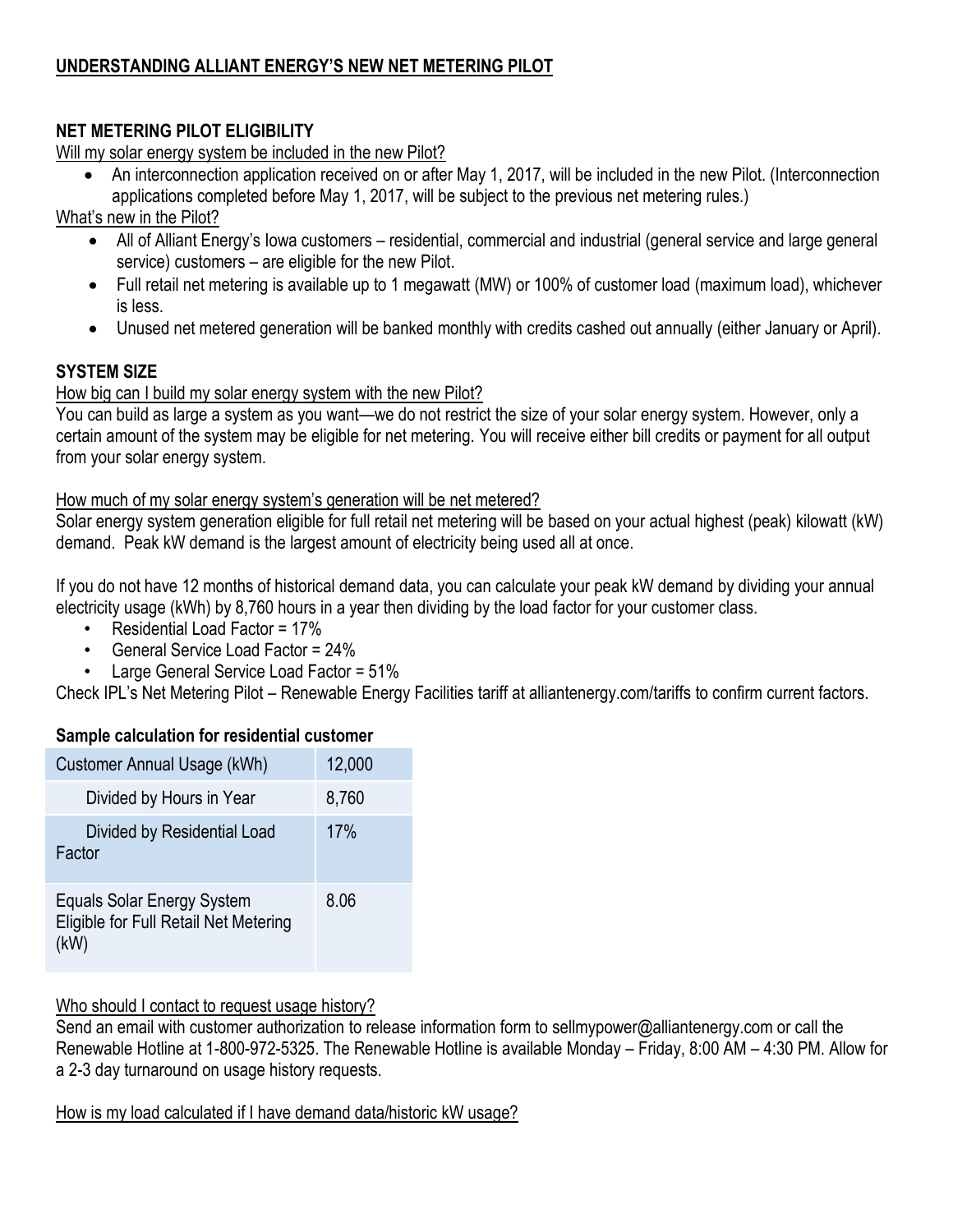When available, your load will be determined by your actual highest (peak) kilowatt (kW) demand from the most current 12 month kW usage history. For customers with less than 12 months of demand data/historic kW usage, load will be calculated based on the standard calculation or using the average demand for similar customers (i.e. customer class).

# How is my load calculated if I have no historic kWh usage?

Alliant Energy will use average data based upon similar customers. Specifically, the customer class (residential, general service or large general service) non-coincident peak kW demand from Alliant Energy's customer load research data will be used to set the net metering limit. The customer class average demands for determining net metering limits are:

- Residential =  $5.15 \text{ kW}$
- General Service = 10.68 kW
- Large General Service = 448.92 kW

If a customer moves into an existing home or facility, the previous occupant's usage or demand may be used to calculate the net metering limit if 12 months of data are available.

### How will my load be calculated if I'm an existing customer who already has solar or wind and I want to expand my system? What happens if my load changes?

If you expand your existing system, a new interconnection application will be required and your system will be net metered under this pilot program. Alliant Energy measures demand for customers who already have solar or wind generation installed; therefore, the load cap (also known as the net metering limit) will be your peak demand from the most-recent 12 months of demand data.

You will have the opportunity to request a net metering limit review annually during the pilot period. You must have a minimum of 12 months of recorded demand before requesting review. If demand increases, Alliant Energy will reset your net metering limit at the higher level going forward. If demand decreases, Alliant Energy will keep the existing net metering limit for any system for which the customer already has an interconnection agreement.

#### If I install solar on new construction and request a net metering limit review after 12 months of data has been gathered, how will my load be calculated?

Demand is measured for customers who already have solar or wind generation installed. Therefore, the load cap, or net metering limit, will be your peak demand from the most recent 12 months.

## If my demand is available for calculating my net metering limit, will my average demand of the past 12 months be used or my peak demand?

Alliant Energy will use the customer's actual peak kW demand from the most recent 12 months, not the average. The customer's actual peak kW demand reflects the maximum amount of usage placed on Alliant Energy's system.

## Should I use AC or DC when determining the inverter size?

You should use AC (alternating current) when determining inverter size.

## Will Alliant Energy increase the net metering limit if an AC inverter is not available to exactly match my load calculation (for example, rounding up to the nearest AC inverter size)?)

No, Alliant Energy will not increase the net metering limit in this situation. Due to numerous size options depending on the brand and type of equipment used, there is no one rounding option that would work for every situation. Additionally, modifying the limit based upon the equipment selected by the customer could result in unequal treatment among customers.

# **CUSTOMER COMPENSATION**

## What happens if I build a system larger than what's eligible for full retail net metering?

You will receive monthly bill credits for any private generation over and above what's eligible for full retail net metering at Alliant Energy's energy rate contained in the Cogeneration and Small Power Production (CSPP) tariff. Net metering eligibility will be determined based on your load. If the nameplate capacity of your generation facility exceeds your load,